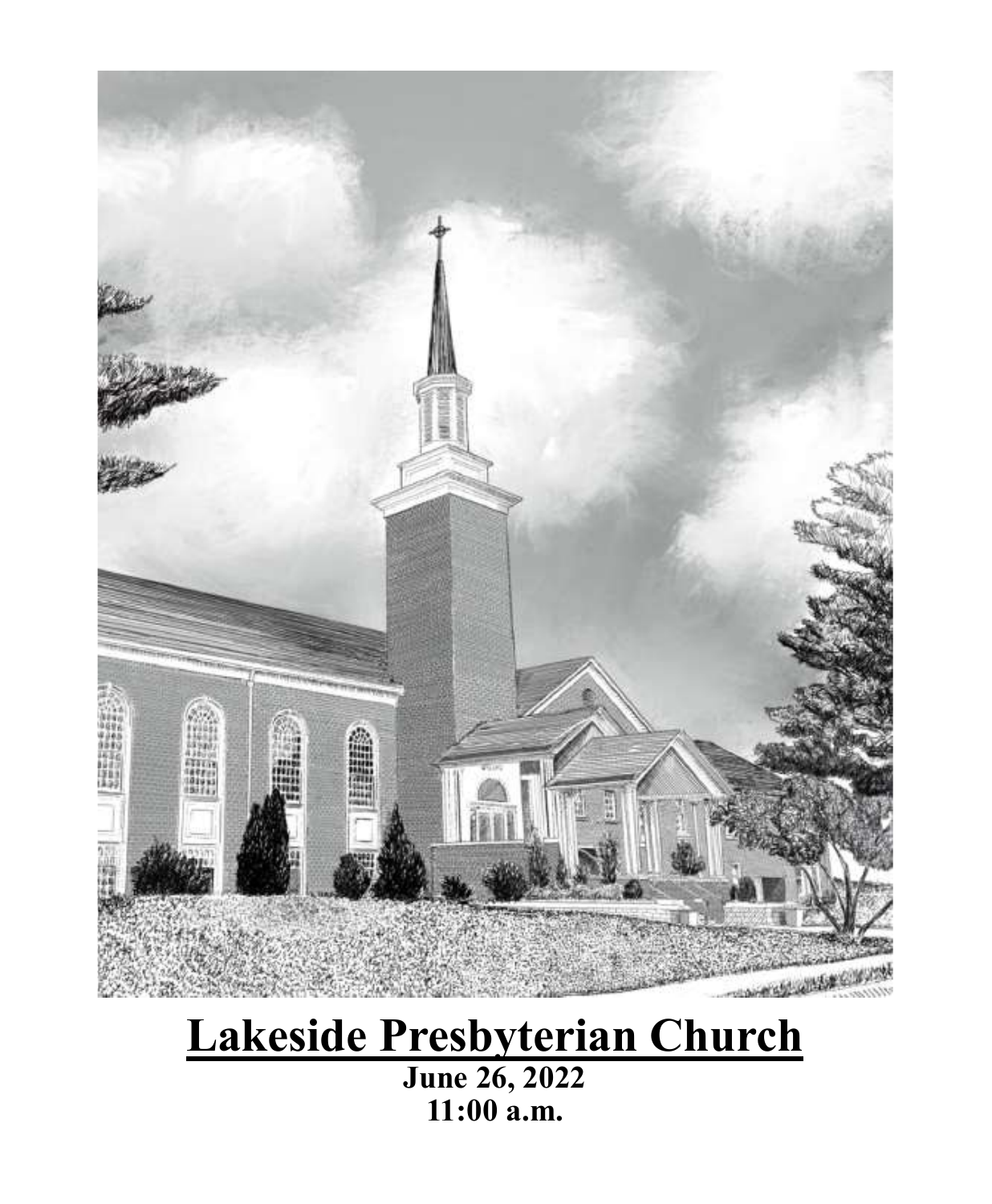## **Lakeside Presbyterian Church Sunday, June 26, 2022**

### **ORGAN VOLUNTARY** *Be Thou My Vision* Jeff Bennett

Andrew Nash, *piano*

#### **WELCOME AND NEWS**

#### **\*CALL TO WORSHIP Peggy Golden**

Christ calls his body to be here in worship. **Come, you hands and feet, eyes and ears,** Gather, you achy knees and flexing biceps. **Come together, you hearts hungry for love and tongues tuned for praise.** Assemble all you separate members, and be joined in Christ! **One Lord, one faith, one body, one church!**

**\*HYMN #634** *To God Be the Glory* TO GOD BE THE GLORY

### **\*PRAYER OF ADORATION**

#### **CALL TO CONFESSION**

#### **PRAYER OF CONFESSION**

**Lord Jesus, we are your body, but sometimes we don't share our gifts with each other. Maybe we don't get along with the people in the next pew. Or we want our own way instead of working together. Or we love each other so much in the church that we forget to love the outsiders. Have mercy on your broken body. Forgive our failings. Heal us and guide us in your service so that we may be your living and loving presence in the world. Amen.**

#### **DECLARATION OF FORGIVENESS**

#### **\*PASSING THE PEACE**

The Peace of Christ be with you.  **And also with you.**

### **\*GLORIA PATRI**Hymn #581

#### **CHILDREN'S MOMENT**

(Please note that children who come forward may be visible to our online audiences.)

### **OFFERING INVITATION**

**OFFERTORY** *Old Hundredth* Johann Gottfried Walter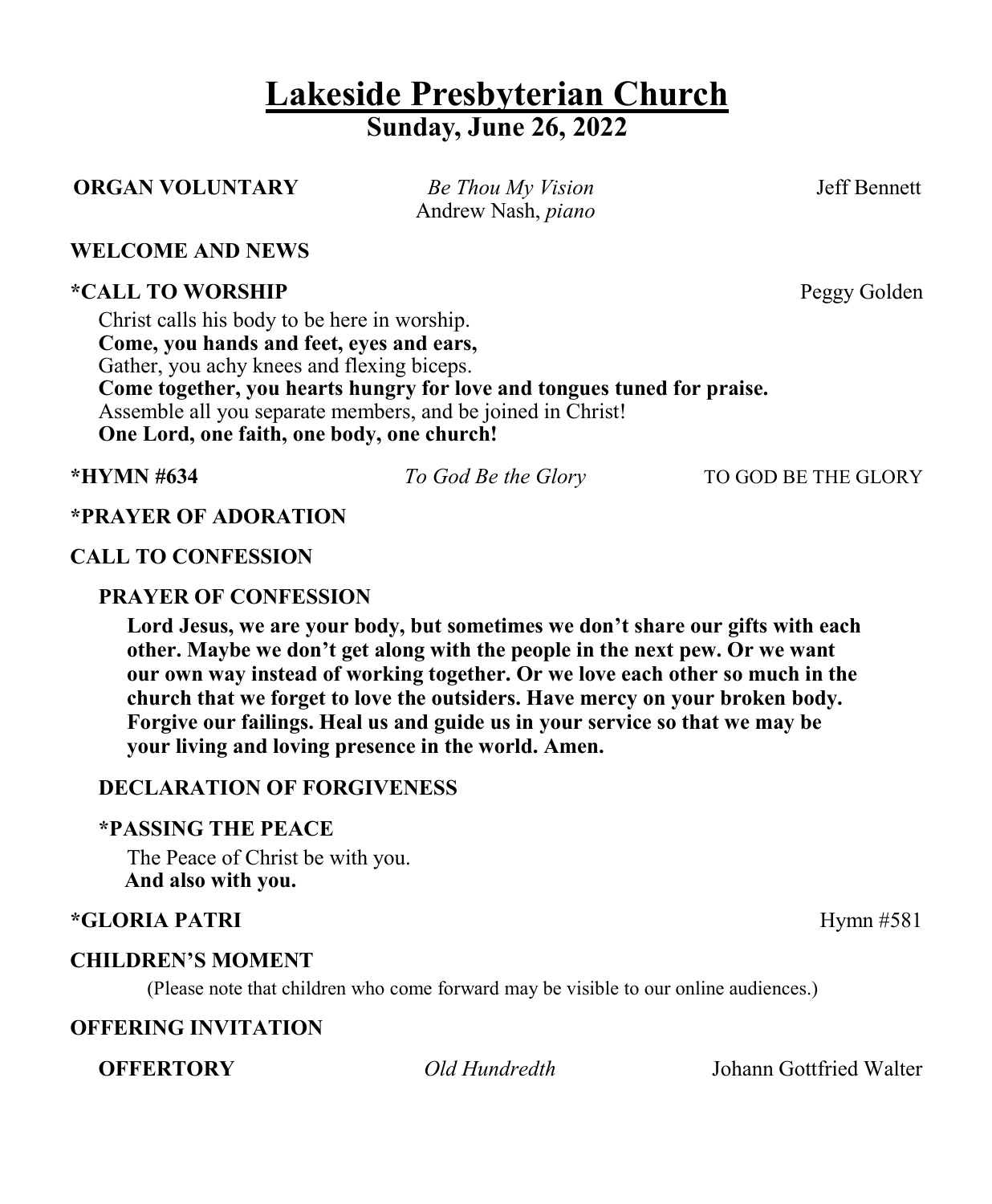#### **\*DOXOLOGY** Hymn #606

**Praise God, from whom all blessings flow; praise God, all creatures here below; praise God above, ye heavenly host; praise Father, Son, and Holy Ghost. Amen.**

#### **\*PRAYER OF DEDICATION**

#### **ANTHEM** *Father of All, We Give You Thanks* Richard Shephard

*Father of all, we give you thanks and praise, that when we were still far off you met us in your Son and brought us home. Dying and living, he declared your love, gave us grace, and opened the gate of glory. May we who share Christ's body live his risen life; who drink his cup bring life to others; we whom the Spirit lights give light unto the world. Keep us firm in the faith that you have set before us, so we and all your children shall be free, and the whole earth live to praise your name; through Christ our Lord, Amen.*

### **PRAYER FOR ILLUMINATION**

| <b>NEW TESTAMENT READING 1 Corinthians 12:12-15</b>                                                  |                | (N.T. p.174) |
|------------------------------------------------------------------------------------------------------|----------------|--------------|
| NEW TESTAMENT READING                                                                                | 1 Peter 2:9-10 | (N.T. p.233) |
| For the Word of God in scripture,<br>For the Word of God among us,<br>For the Word of God within us. |                |              |

**Thanks be to God.**

**SERMON The Rev. Dr. Mike Brewer \*HYMN #770** *I'm Gonna Eat at the Welcome Table* WELCOME TABLE

### **PRAYERS OF THE PEOPLE**

The Lord be with you. **And also with you.** Lift up your hearts. **We lift them to the Lord.** Let us give thanks to the Lord our God. **It is right to give our thanks and praise.**

**AMEN** Hymn #599

#### **THE LORD'S PRAYER**

**Our Father, who art in heaven, hallowed be thy name. Thy kingdom come, thy will be done, on earth as it is in heaven. Give us this day our daily bread and forgive us our debts as we forgive our debtors, and lead us not into temptation, but deliver us from evil. For thine is the kingdom, the power, and the glory, forever. Amen.**

**\*HYMN #692** *Spirit, Open My Heart*WILD MOUNTAIN THYME

### **\*CHARGE AND BENEDICTION**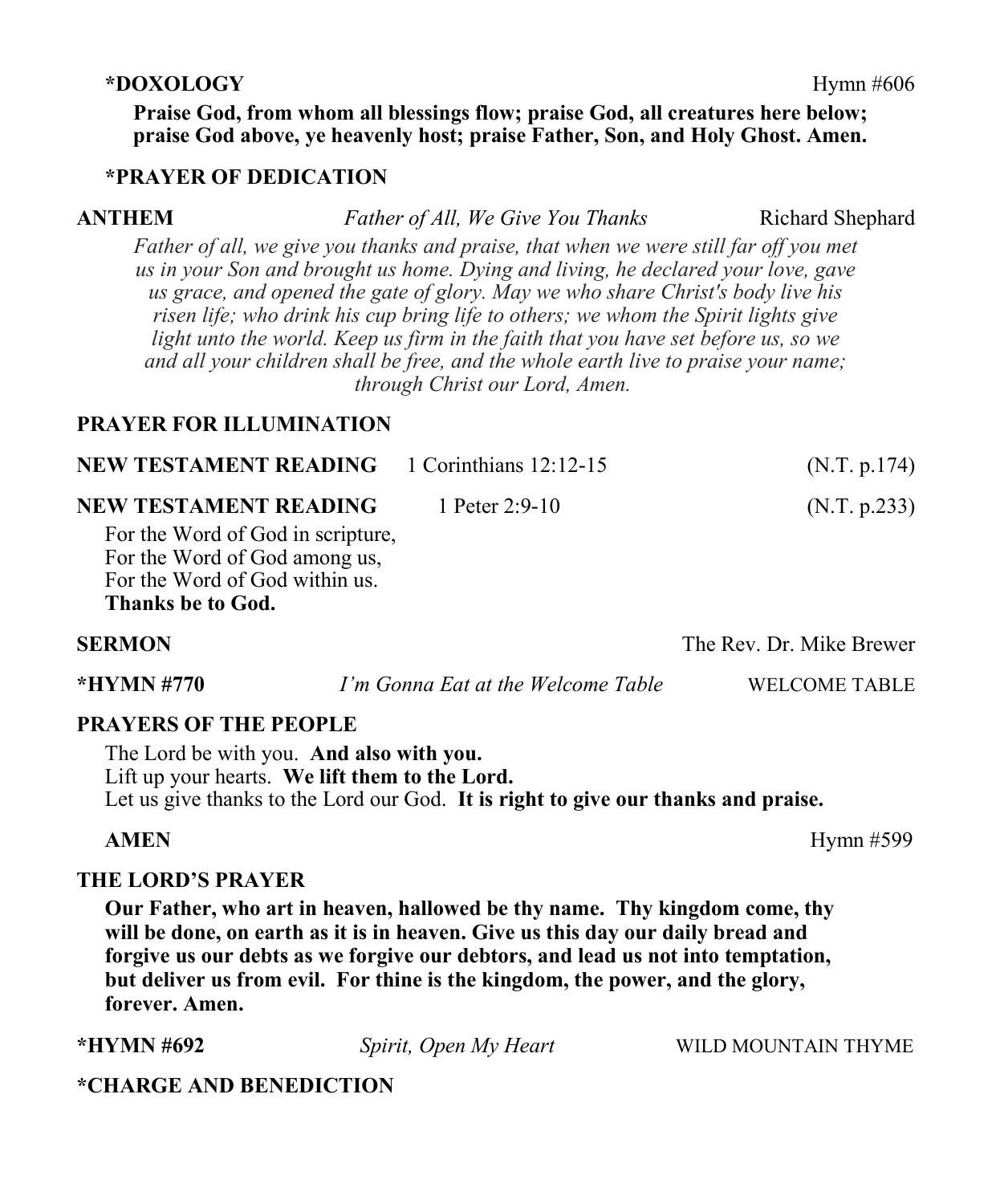### **\*OUR BLESSING TO EACH OTHER** ARE ARREST ARE ARREST AND Y NOS

**May the Lord, our gracious Father, bless you this day; Give you peace and hope and courage, along your way. May you stay within God's keeping, in your waking, in your sleeping. In your joy and in your weeping: God be with you.**

**POSTLUDE** *Fugue in C Minor* J. S. Bach

*\*Those who are able, please stand*

*The flowers in the sanctuary are provided by the Teremi Family in honor of Gray and Brittany's wedding.*

Permission to podcast/stream the music in this service obtained from ONE LICENSE with license #A-715941. All rights reserved.



**Lakeside Presbyterian Church, Inc.** 

**Worship · Learn · Serve**

2690 Dixie Highway, Lakeside Park, KY 41017

Donate

**Church telephone** 859-341-1963 **Church Office:** Monday through Thursday **10:00 a.m. to 2:00 p.m. www.lakesidechurch.org · lakeside@lakesidechurch.org**



News

**Pastor** The Rev. Dr. Louisa W. Umphres — louisa@lakesidechurch.org **Pastoral Care Associate** Mike Brewer— mike@lakesidechurch.org **Director of Music** Stephanie Nash — snash@lakesidechurch.org **Organist** Thom Miles — thom  $\overline{a}$  lakesidechurch.org **NKY Youth Coordinator** John Hodges-Batzka — john@lakesidechurch.org **Director of Technology** Peter Teremi— peter@lakesidechurch.org **Accounting Assistant** Desma Borland — desma@lakesidechurch.org **Director of Operations** Heather Vest — heather@lakesidechurch.org **Preschool Director** Cindy Sheehan — preschool@lakesidechurch.org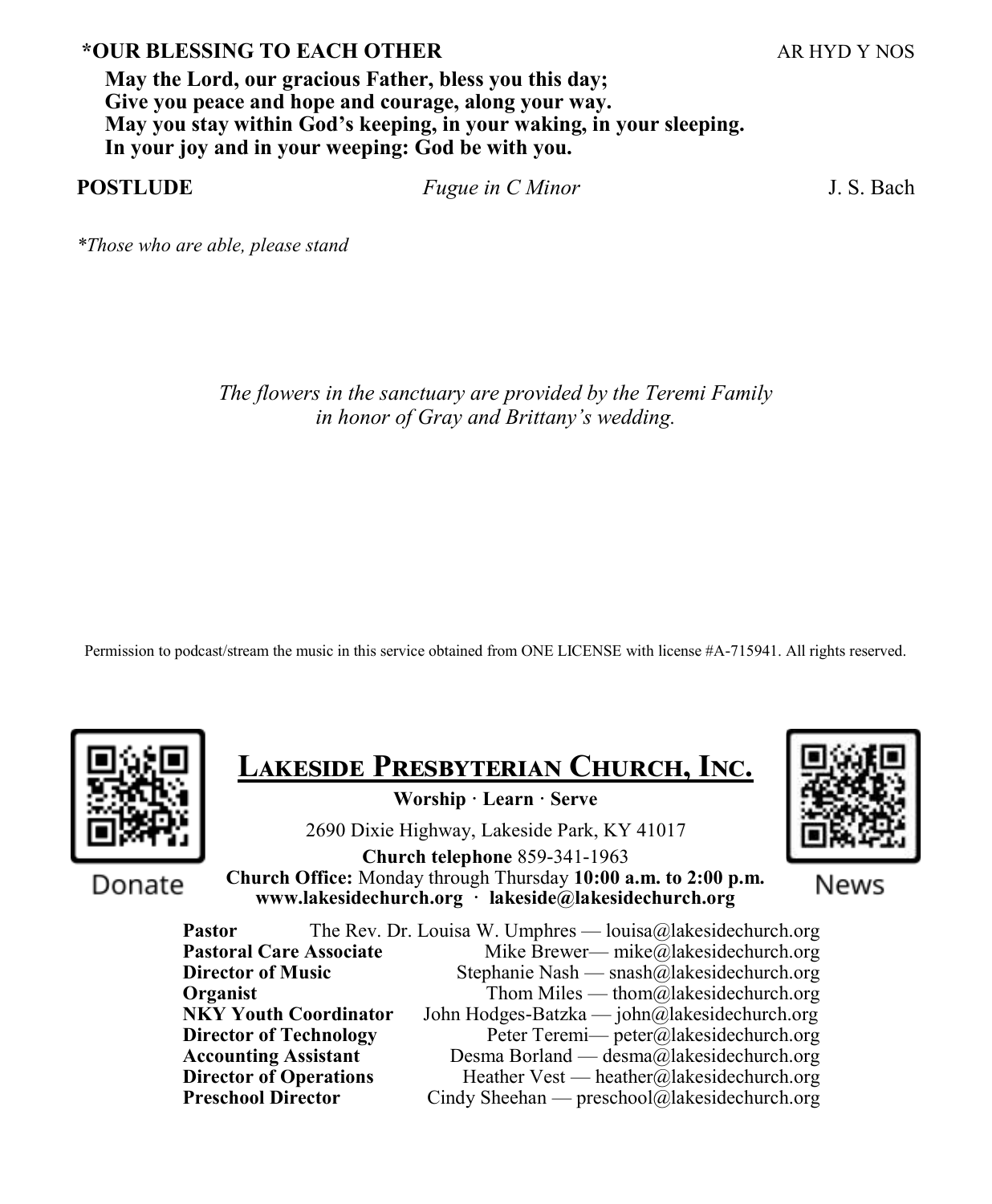**ADORATION** 



This American gospel song became popular in England in the late 19th century, then returned to this country<br>in the mid-20th century with the Billy Graham crusades. Its continuing popularity may well be due to the freedom from subjective considerations in its praise of God.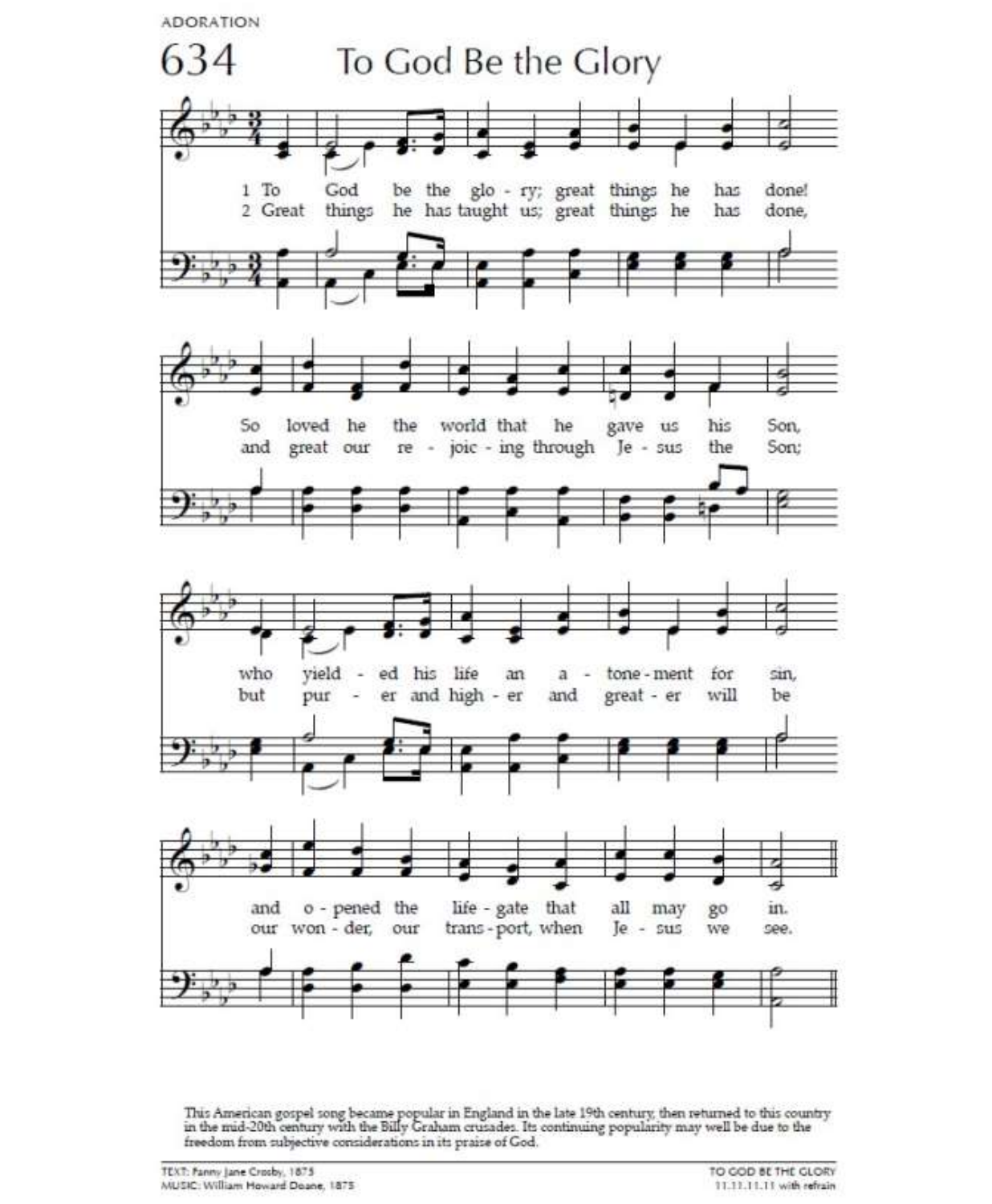#### **ADORATION**

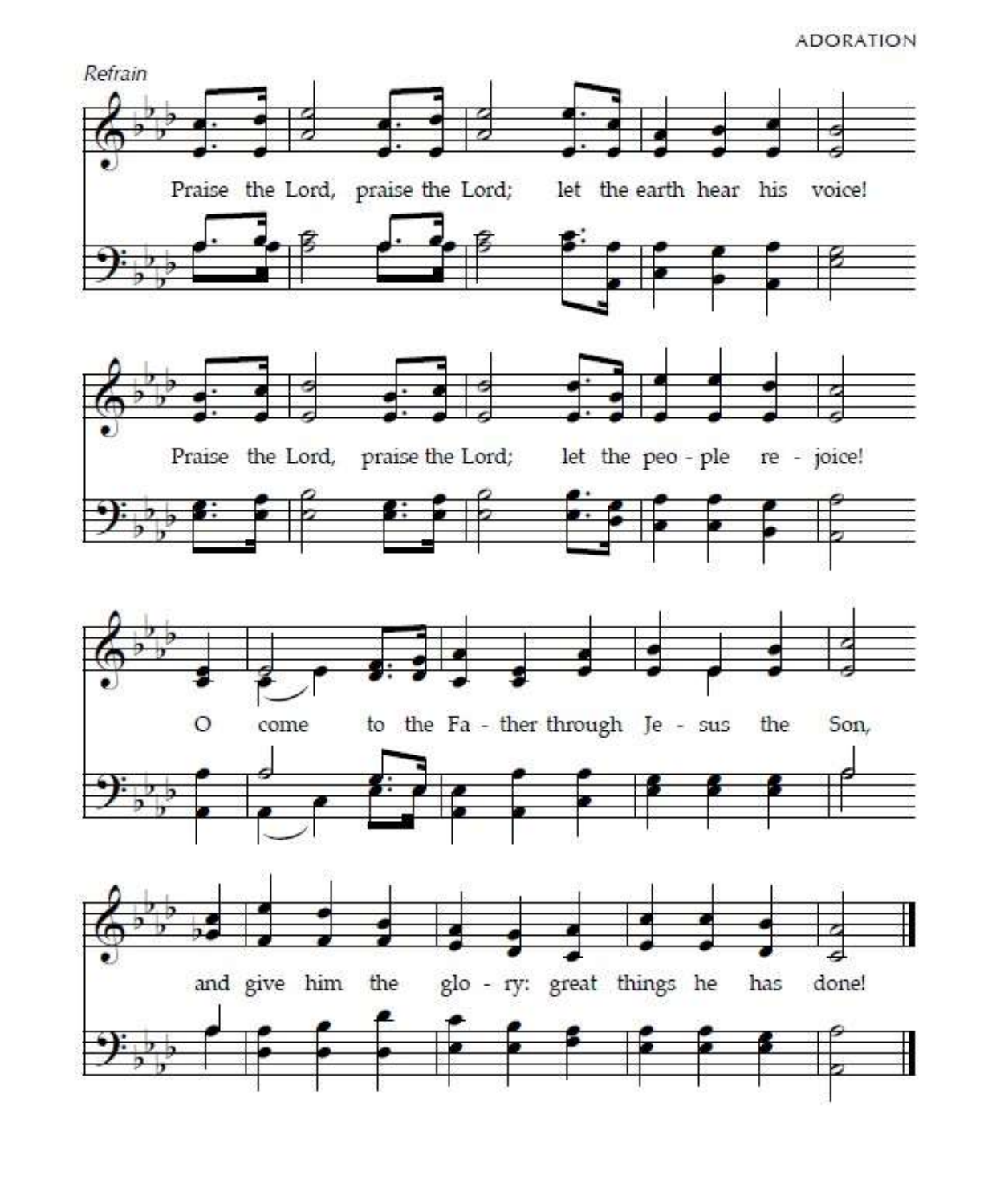**JUSTICE AND RECONCILIATION** 



The image of a great feast showing God's welcome of all people was part of Jewish tradition (Isaiah 25:6-9) and underlies Jesus' parable of the Great Banquet (Luke 14:15-24). Such equality remains as unknown to many people today as it was to the slaves who created this spiritual.